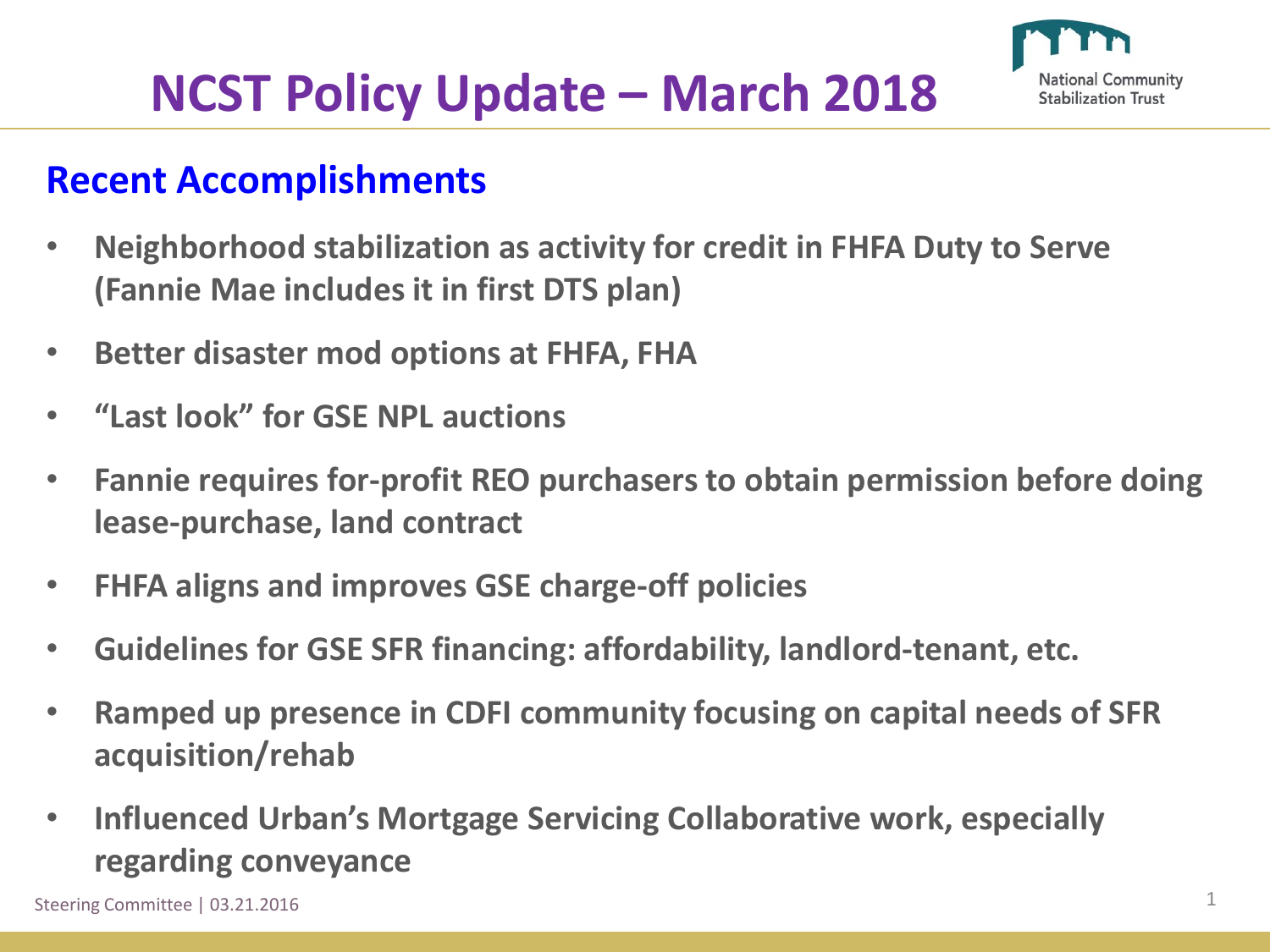

# **NSCT Policy Update – March 2018**

## **Current Priorities**

- **Neighborhood Homes Investment Act**
- **Duty to Serve implementation**
- **Fast Track Foreclosure report**
- **AHP proposed rule**
- **Rehab financing**
- **Small balance loans**
- **Puerto Rico (FDIC, REO)**
- **Mortgage Servicing Collaborative**
- **Tax liens/foreclosures**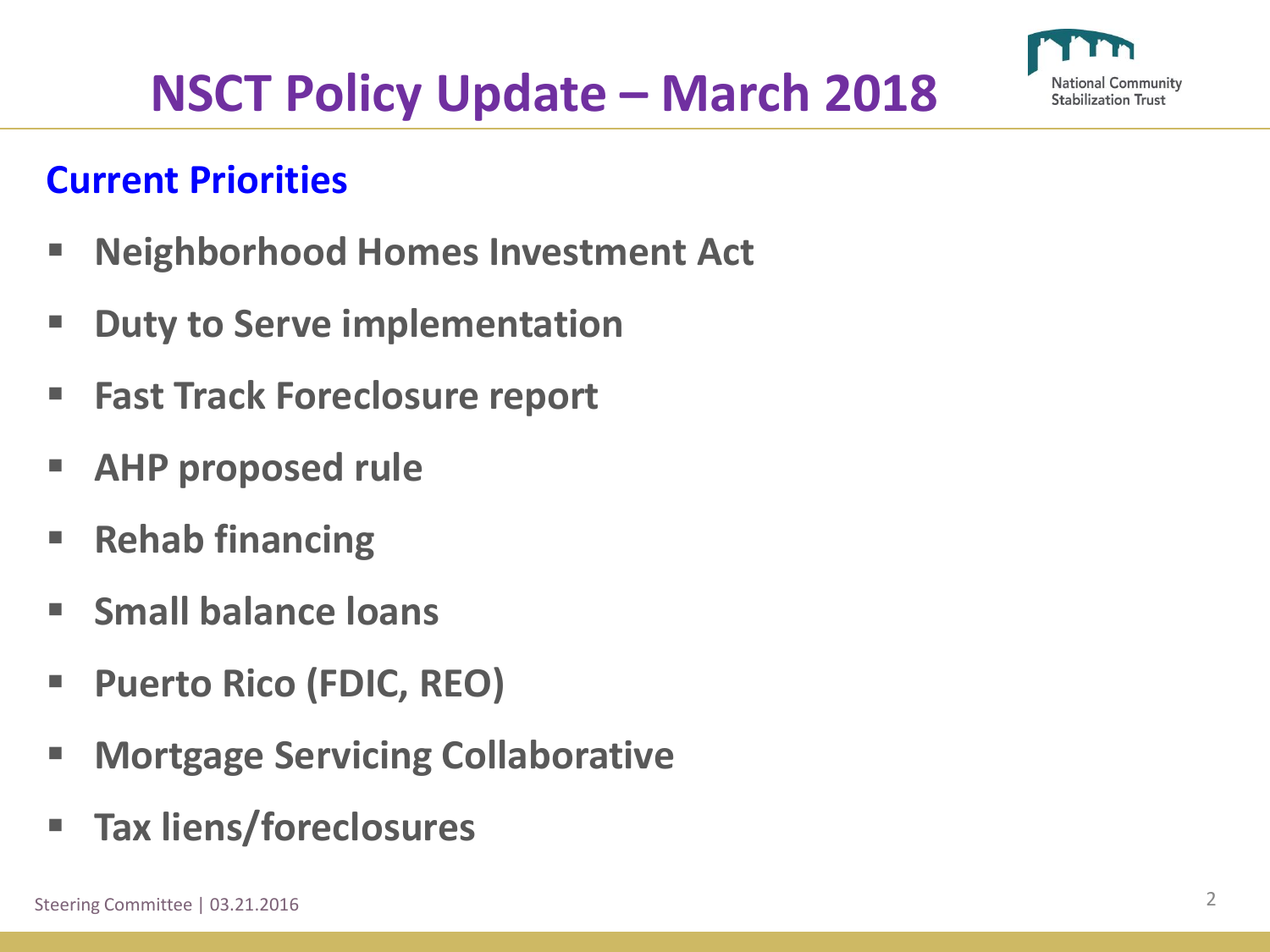## **CRC Portfolio Status**



### **Portfolio Resolution Status**

| <b>Active</b>          | 498 |
|------------------------|-----|
| Bankruptcy             | 17  |
| <b>Foreclosure</b>     | 239 |
| Modification           | 52  |
| Other                  | 39  |
| Pending DIL            | 8   |
| Pending ROL            | 3   |
| <b>REO - Marketing</b> | 140 |



| <b>Inactive</b>             | 792 |
|-----------------------------|-----|
| <b>Municipal Tax</b>        |     |
| Foreclosure                 | 45  |
| Note Sale                   | 13  |
| REO - Liquidated            | 206 |
| <b>Borrower Settlements</b> | 86  |
|                             |     |
| Sr. Lien Sale/ Invalid Lien | 312 |
| Other/Lien Release          | 130 |

#### **Resolution Status by CRC Pool**